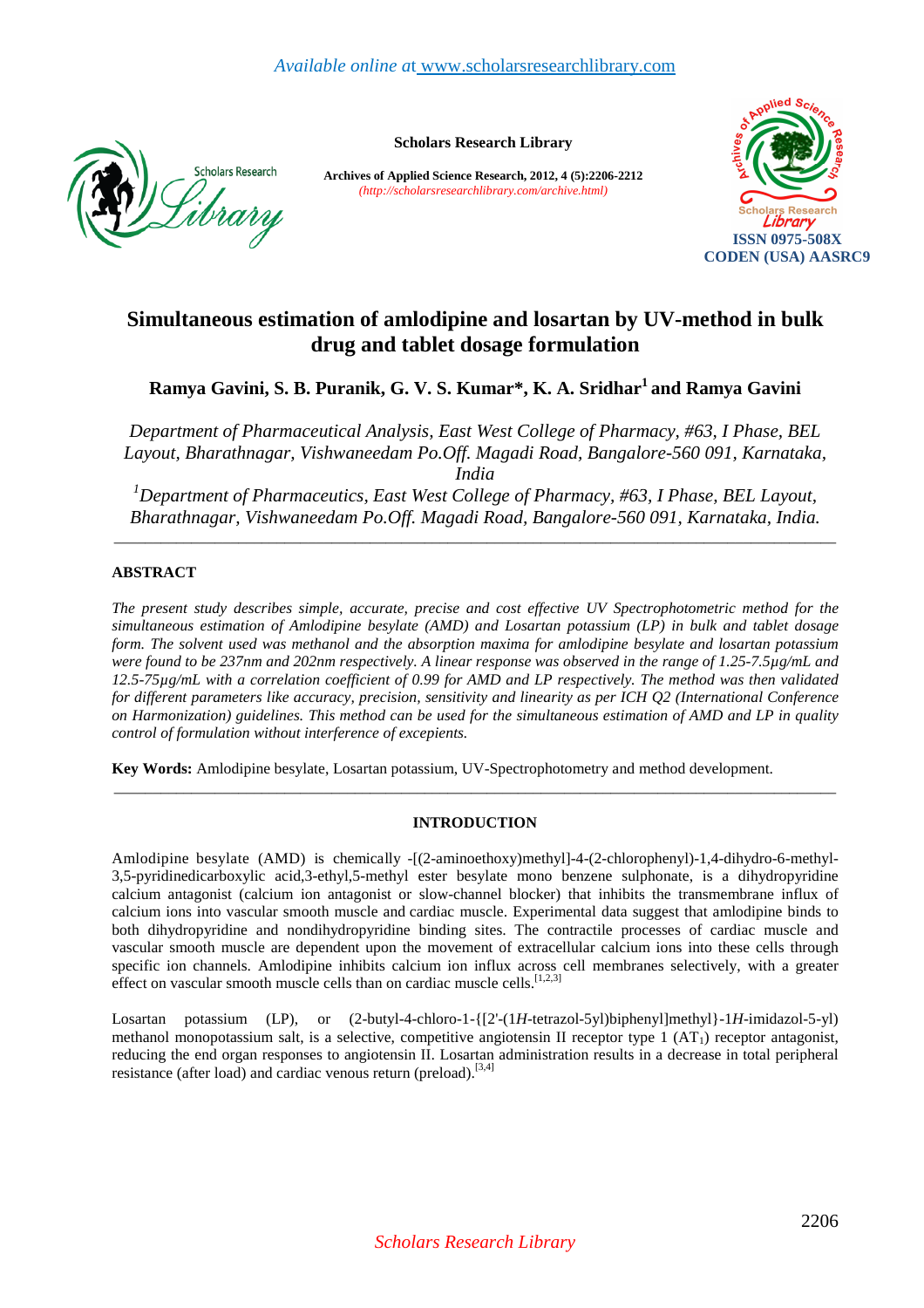

\_\_\_\_\_\_\_\_\_\_\_\_\_\_\_\_\_\_\_\_\_\_\_\_\_\_\_\_\_\_\_\_\_\_\_\_\_\_\_\_\_\_\_\_\_\_\_\_\_\_\_\_\_\_\_\_\_\_\_\_\_\_\_\_\_\_\_\_\_\_\_\_\_\_\_\_\_\_

From literature survey it was found that many methods had been reported for determination of amlodipine besylate [5,6,7,8,9,10] and losartan potassium [11,12,13,14] individually but in combination not many methods have been reported so far. In this present research work, it was proposed to develope and validate a new, simple and accurate UV method for simultaneous estimation of Amlodipine besylate and Losartan potassium in marketed dosage formulations.

# **MATERIALS AND METHODS**

The instrument used for the study was a UV-Visible spectrophotometer (SHIMADZU UV-1800 240V) having two matched quartz cells with 1cm path length. The solvent used was methanol (AR grade).

# **2.1 Method Development:**

**2.1.1 Solubility test:** Solubility test for AMD and LP was performed by using various solvents. Both the drugs were freely soluble in methanol and practically insoluble in water. Hence methanol was selected as a solvent for the proposed method.

## **2.1.2 Determination of Absorption maxima:**

### **Standard solution of Amlodipine Besylate and Losartan Potassium:**

Accurately weighed 5 mg of amlodipine besylate and 50 mg of losartan potassium was transferred into clean, dry 50 mL volumetric flask separately and dissolved with sufficient volume of methanol. The volume was made up to 50 mL with methanol to get concentrations of 100µg/mL and 1000µg/mL. 0.5 mL of the above solution was further diluted to 10 mL to get the concentration of 5µg/mL and 50µg/mL.

**Determination:** Working standard solutions of both the drugs individually and in combination were scanned in the UV range of 200 to 400 nm, using methanol as blank. AMD and LP were showed good absorption at 237nm and 202nm respectively. Isobestic point for the combination was found to be 230nm.



**Fig 1: UV-Spectrum of AMD** 

# **2.1.3 Determination of Absorptivity**

### **Standard stock solution of Amlodipine besylate and losartan potassium:**

Accurately weighed 5 mg of Amlodipine Besylate and 50 mg of losartan potassium was transferred into a clean, dry 50 mL volumetric flask separately and dissolved with sufficient volume of methanol. The volume was made up to 50 mL with methanol to get concentrations of 100µg/mL and 1000µg/mL. 5 mL of the above solutions was further diluted to 50 mL to get the concentration of 10µg/mL and 100µg/mL.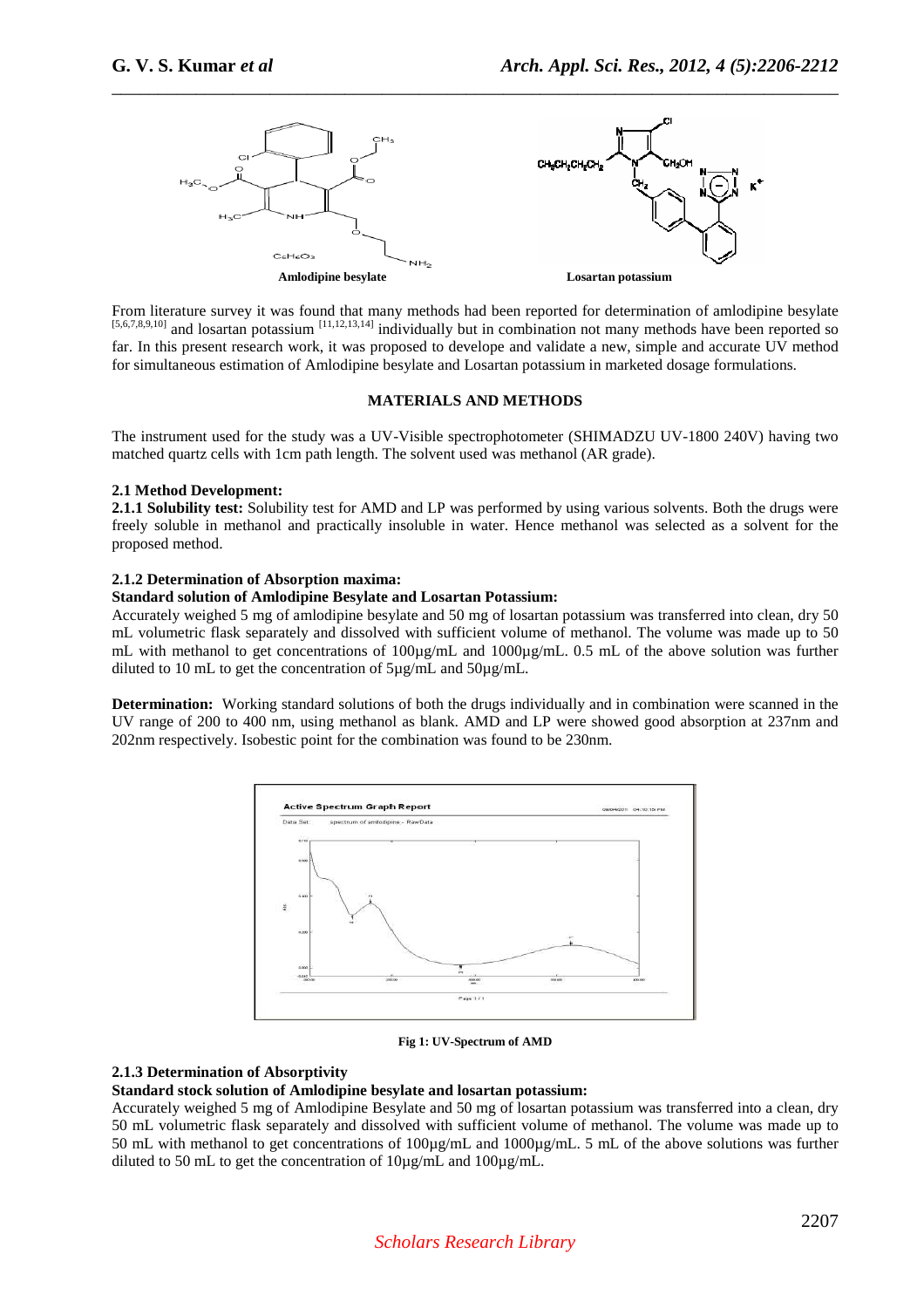

\_\_\_\_\_\_\_\_\_\_\_\_\_\_\_\_\_\_\_\_\_\_\_\_\_\_\_\_\_\_\_\_\_\_\_\_\_\_\_\_\_\_\_\_\_\_\_\_\_\_\_\_\_\_\_\_\_\_\_\_\_\_\_\_\_\_\_\_\_\_\_\_\_\_\_\_\_\_

**Fig 2: UV-Spectrum of LP** 



**Fig 3: Overlay Spectrum of AMD and LP** 

### **Working standard stock solution:**

The stock solution of volumes 1.25, 2.5, 5, 6.25 and 7.5 mL was further diluted in separate 10 mL volumetric flasks with methanol to get the concentrations of 1.25, 2.5, 5, 6.25 and 7.5µg/mL for amlodipine besylate and 12.5, 25, 50, 62.5 and 75µg/mL for losartan potassium respectively.

### **Propcedure:**

The absorbances of both the drugs were recorded at 237 and 202 nm and molar absorptivity  $(C)$  for both the drugs was calculated from the formula:

$$
\boldsymbol{C} = \boldsymbol{A}/\boldsymbol{C}
$$

Where,  $A =$  absorbance,  $C =$  concentration of analyte in  $\mu$ g/100mL.

| SI.                     |                    |          |          | <b>Amlodipine Besylate</b> |                     | Losartan potassium<br>Conc. |          |          |                          |                    |
|-------------------------|--------------------|----------|----------|----------------------------|---------------------|-----------------------------|----------|----------|--------------------------|--------------------|
| No                      | Conc. $(\mu g/ml)$ | $A_{X1}$ | $A_{X2}$ | $\epsilon_{x1}$            | $\epsilon_{\rm x2}$ | $(\mu g/mL)$                | $A_{V1}$ | $A_{V2}$ | $\epsilon_{\mathrm{v}1}$ | $\varepsilon_{v2}$ |
|                         | 1.25               | 0.046    | 0.035    | 368                        | 280                 | 12.5                        | 0.523    | 0.58     | 418.4                    | 464                |
| $\overline{2}$          | 2.5                | 0.054    | 0.046    | 216                        | 184                 | 25                          | 0.633    | 0.669    | 253.2                    | 267.6              |
| 3                       |                    | 0.068    | 0.057    | 136                        | 114                 | 50                          | 0.783    | 0.796    | 156.6                    | 159.2              |
| $\overline{\mathbf{4}}$ | 6.25               | 0.075    | 0.068    | 120                        | 108.8               | 62.5                        | 0.835    | 0.892    | 133.6                    | 142.72             |
|                         | 7.5                | 0.083    | 0.078    | 110.66                     | 104                 | 75                          | 0.921    | 0.992    | 122.8                    | 132.26             |
| Average                 |                    |          | 190.13   | 158.16                     |                     |                             |          | 121.92   | 233.15                   |                    |

**Table** 1**: Absorptivity data for AMD and LP**

# **2.1.4 Development of Simultaneous Equation :**

If sample contains two absorbing substance (X and Y) and each of which absorbs at the Wavelength maxima of the other. Then it is possible to determine both the drugs by the technique of simultaneous Equation.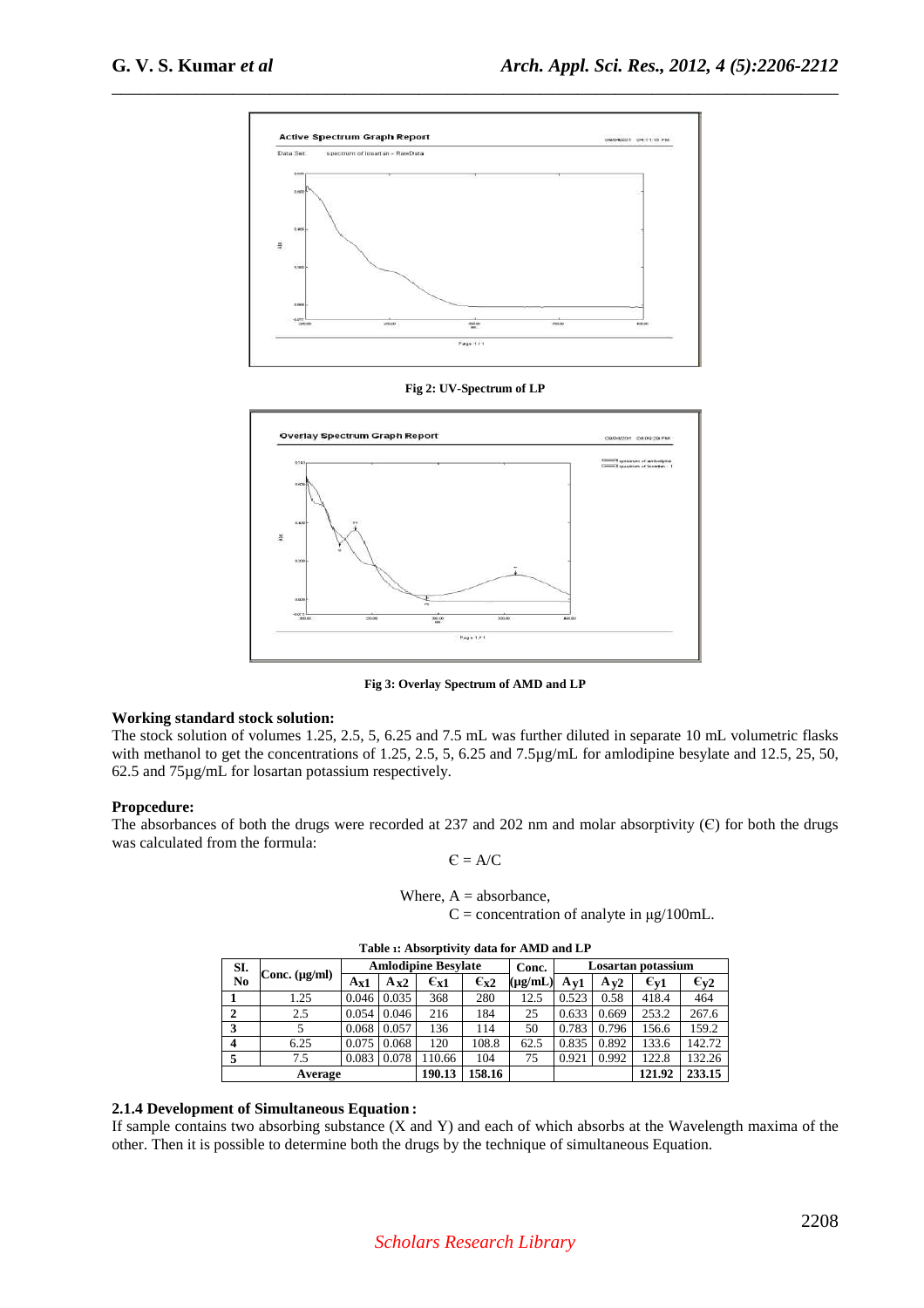The information required is:

 $\lambda_1$ : Wavelength maxima for Amlodipine besylate

 $\lambda$ <sup>2</sup>: Wavelength maxima for Losartan potassium

 $a_{x1}$  and  $a_{x2}$ : Absorptivity of Amlodipine besylate at 237 nm and 202 nm

 $a_{v1}$  and  $a_{v2}$ : Absorptivity of Losartan potassium at 237 nm and 202 nm

A1: Absorbance of Amlodipine besylate at 237 nm

A2: Absorbance of Losartan potassium at 202 nm

Let  $C_X$  and  $C_Y$  be the concentration of Amlodipine besylate and Losartan potassium respectively in the diluted sample:

\_\_\_\_\_\_\_\_\_\_\_\_\_\_\_\_\_\_\_\_\_\_\_\_\_\_\_\_\_\_\_\_\_\_\_\_\_\_\_\_\_\_\_\_\_\_\_\_\_\_\_\_\_\_\_\_\_\_\_\_\_\_\_\_\_\_\_\_\_\_\_\_\_\_\_\_\_\_

$$
C_x = (A_2 a_{y1} - A_1 a_{y2}) / (a_{x2} a_{y1} - a_{x1} a_{y2})
$$
  
\n
$$
C_y = (A_1 a_{x2} - A_2 a_{x1}) / (a_{x2} a_{y1} - a_{x1} a_{y2})
$$

# **2.1.5 Assay of tablet formulation:**

 20 tablets were weighed; the powder equivalent to 5 mg of amlodipine besylate and 50mg of losartan potassium was accurately weighed and transfered into clean, dry 100mL volumetric flask. The powder was first dissolved in few mL of methanol by sonication, the volume was made up to 100mL and then filtered through a Whatmann filter to obtain the concentrations of 100µg/mL and 1000µg/mL for amlodipine besylate and losartan potassium respectively. From the above stock, 0.5mL was transferred into a 10mL volumetric flask and volume made up to 10mL with the methanol to get the concentrations of 5µg/mL for amlodipine besylate and 50µg/mL for losartan potassium respectively.

**Determination:** Absorbance of working sample solutions at 237nm and 202nm was recorded as A1 and A2. Using simultaneous equation method the concentration of Amlodipine besylate and Losartan potassium was calculated in serial concentrations.

**Table 2: Assay of Tablet dosage form** 

| Drug | Labelled amount(mg) | Amount found | %Label claim |
|------|---------------------|--------------|--------------|
| AMD  |                     | 4.58         | 99.08        |
| LP   | 50                  | 50.09        | 100.06       |

# **2.2 Method Validation [15]:**

Validation of an analytical method is the process to establish that the performance characteristics of the developed method meet the requirements of the intended analytical application. The UV method was validated in terms of accuracy, precision, LOD, LOQ, linearity and sensitivity.

### **2.2.1 Accuracy**

This parameter is performed to determine the closeness of test results with that of the true value which is expressed as % recovery. These studies were performed at three different levels (50%, 100% and 150%) and the % recovery of amlodipine besylate and losartan potassium was calculated.

| Drug       | <b>Levels</b>  | Mean recovery $(\% )$ | $\pm SD$ | $%$ RSD |
|------------|----------------|-----------------------|----------|---------|
|            | $L_1$          | 100.29                | 0.01     | 1.61    |
| <b>AMD</b> | $\mathbf{L}_2$ | 100.8                 | 0.008    | 0.90    |
|            | $\mathbf{L}_3$ | 98.2                  | 0.35     | 0.35    |
|            | $L_1$          | 99.3                  | 0.04     | 0.51    |
| LP         | $\mathbf{L}_2$ | 100                   | 0.13     | 0.83    |
|            | L٦             | 102.3                 | 0.13     | 0.13    |

#### **Table 3: Recovery data of AMD and LP**

## **2.2.2 Precision**

The precision (system, method) of the proposed method was evaluated by carrying out six independent assays of test sample. RSD (%) of six assay values obtained was calculated. The intermediate precision was carried out by analyzing the sample in different days.

| Table 4: Intermediate precision data of AMD and LP |  |  |
|----------------------------------------------------|--|--|
|----------------------------------------------------|--|--|

|          |       | <b>Intra-day precision</b> | Inter-day precision |         |  |
|----------|-------|----------------------------|---------------------|---------|--|
| Compound | Conc. | $%$ RSD                    | Conc.               | $%$ RSD |  |
| AMD      | 5.23  | 0.37                       | 5.99                | 0.33    |  |
| LP.      | 66.2  | 0.41                       | 60.97               | 0.52    |  |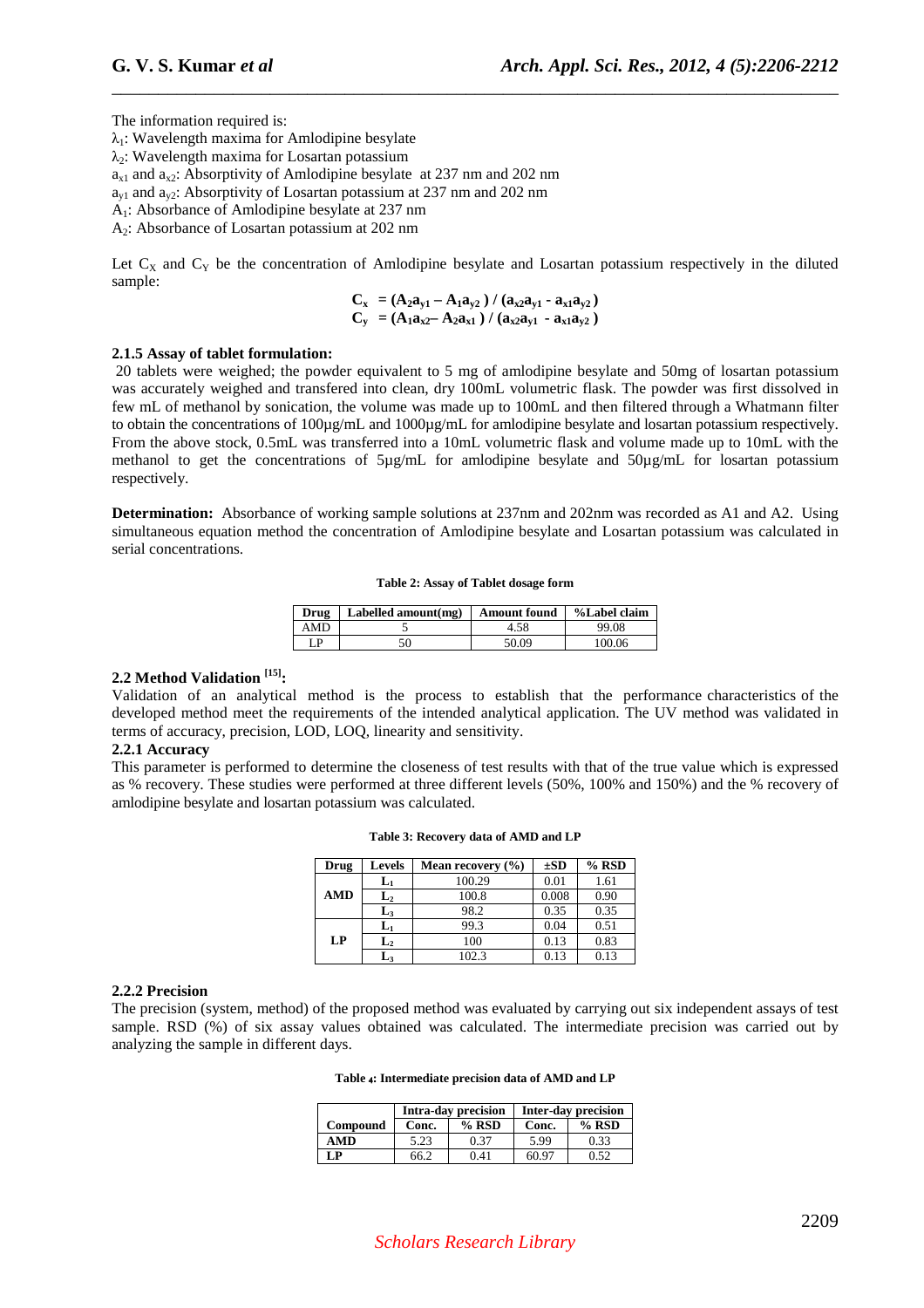# **2.2.3 Limit of Detection and Limit of Quantitation**

The limit of detection (LOD) and the limit of quantitation (LOQ) for amlodipine besylate and losartan potassium were determined from the visualization method. In visualization method lower dilutions of the standard drugs were made, and absorbance was recorded.

\_\_\_\_\_\_\_\_\_\_\_\_\_\_\_\_\_\_\_\_\_\_\_\_\_\_\_\_\_\_\_\_\_\_\_\_\_\_\_\_\_\_\_\_\_\_\_\_\_\_\_\_\_\_\_\_\_\_\_\_\_\_\_\_\_\_\_\_\_\_\_\_\_\_\_\_\_\_

| <b>Volume of Amlodipine</b>    | Volume made up $to(mL)$ | Concentration | Absorbance |
|--------------------------------|-------------------------|---------------|------------|
| <b>Besylate stock solution</b> |                         | $(\mu g/mL)$  |            |
|                                |                         | 0.07          | 0.027      |
|                                |                         | 0.05          | 0.013      |
| 0.3                            |                         | 0.03          | 0.007      |
| 0.2                            |                         | 0.02          | 0.004      |
|                                |                         | 0 O 1         |            |

#### **Table 5: Data of LOD & LOQ for AMD**

#### **Table 6: Data of LOD & LOQ for LP**

| <b>Volume of Losartan</b> | Volume made up to(mL) | <b>Concentration</b> | Absorbance |
|---------------------------|-----------------------|----------------------|------------|
| potassium stock solution  |                       | $(\mu g/mL)$         |            |
|                           |                       |                      | 0.046      |
| በ 7                       |                       | 0.07                 | 0.032      |
| 0.5                       |                       | 0.05                 | 0.021      |
| 0.3                       |                       | 0.03                 | ) ሀሀር      |
|                           |                       |                      |            |

# **2.2.4 Linearity:**

Linearity was evaluated through a linear regression analysis. The linearity for AMD (1.25-7.5µg/mL) and LP (12.5-7.5µg/mL) were determined in terms of correlation coefficient.

#### **Table 7: Linearity data for AMD and LP**

| Linearity $(n=5)$          | AMD                   | I .P                 |
|----------------------------|-----------------------|----------------------|
| Range                      | $1.25 - 7.5 \mu$ g/mL | $12.5 - 75 \mu$ g/mL |
| Mean $r^2$ value           | 0.998                 | 0.999                |
| <b>Regression equation</b> | $Y=0.0069x+0.0296$    | $Y=0.0643x+0.495$    |

#### **Fig 4: Linearity graph of AMD and LP**



### **2.2.5 Sensitivity:**

The sensitivity depends upon the experimental conditions. The maximum sensitivity of which a method is capable is expressed in terms of detection limits. Knowledge of sensitivity of the reaction is important and an easily detectable change in intensity must be obtained by small changes in the concentration. In this manner very small amounts of the constituents can be determined. The sensitivity is expressed as Sandell's sensitivity (π) and calculated with formula.

$$
\Pi \left( \mu g / \text{cm}^3 / \text{AU} \right) = \frac{\text{Concof drug } (\mu g / 100 \text{ mL})}{\text{Absorbance}} \ X \ 0.001
$$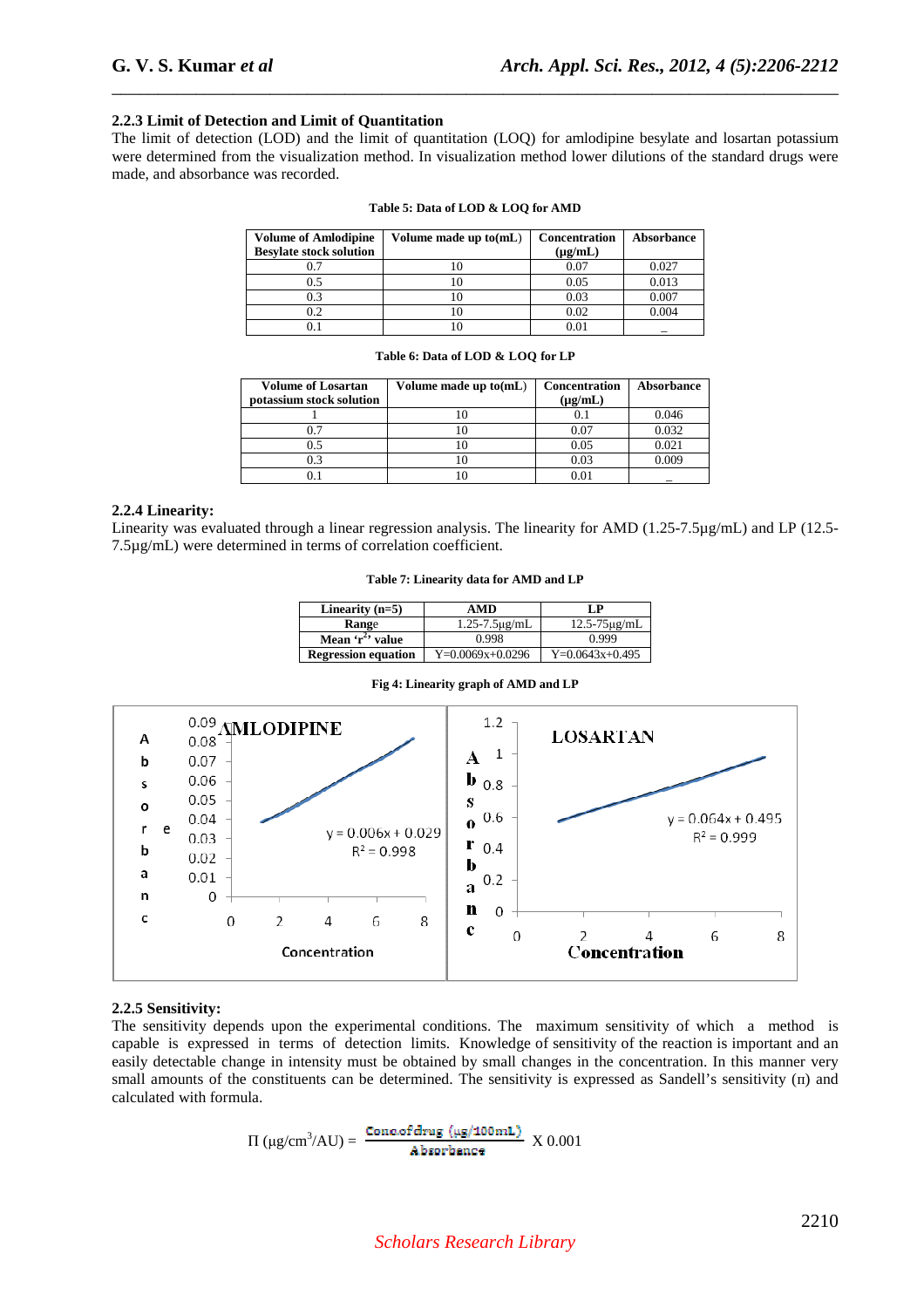|       | <b>Amlodipine Besylate</b>     |                                      |       | <b>Losartan Potassium</b> |                               |  |
|-------|--------------------------------|--------------------------------------|-------|---------------------------|-------------------------------|--|
| Conc. | <b>Absorbance</b><br>at 237 nm | <b>Sandell</b><br><b>Sensitivity</b> | Conc. | Absorbance<br>at 202 nm   | <b>Sandell</b><br>Sensitivity |  |
| 1.25  | 0.042                          | 2.97                                 | 12.5  | 0.596                     | 2.09                          |  |
| 2.5   | 0.049                          | 5.10                                 | 25    | 0.661                     | 3.78                          |  |
|       | 0.065                          | 7.69                                 | 50    | 0.798                     | 6.26                          |  |
| 6.25  | 0.073                          | 8.56                                 | 62.5  | 0.906                     | 6.89                          |  |
| 7.5   | 0.083                          | 9.03                                 | 75    | 0.975                     | 7.69                          |  |
| Avg   |                                | 6.67                                 | Avg   |                           | 5.34                          |  |

# \_\_\_\_\_\_\_\_\_\_\_\_\_\_\_\_\_\_\_\_\_\_\_\_\_\_\_\_\_\_\_\_\_\_\_\_\_\_\_\_\_\_\_\_\_\_\_\_\_\_\_\_\_\_\_\_\_\_\_\_\_\_\_\_\_\_\_\_\_\_\_\_\_\_\_\_\_\_ **Table 8: Sensitivity data for AMD and LP**

# **Force degradation study[16]:**

Both the drugs AMD and LP were subjected to stress testing as per ICH recommended test conditions. The drugs were subjected to acid hydrolysis by using 0.1N hydrochloric acid and alkali hydrolysis by using 0.1N sodium hydroxide solution; oxidation by using 30%v/v solution of hydrogen peroxide; thermal and photolysis. The objective of stress study was to generate the degradation products under various stress conditions.

**Table 9: Degradation results of Amlodipine and Losartan** 

|                     |       | <b>Absorbance</b> | <b>Concentration</b> |       | % Assay |        |  |  |  |
|---------------------|-------|-------------------|----------------------|-------|---------|--------|--|--|--|
| S.No                | AML   | LP                | AML                  | LP    | AML     | LP     |  |  |  |
| $Control*$          | 0.064 | 0.819             | 5.02                 | 50.62 | 100.29  | 101.25 |  |  |  |
| Acidic <sup>*</sup> | 0.063 | 0.807             | 4.88                 | 48.75 | 97.35   | 97.5   |  |  |  |
| Oxidation*          | 0.064 | 0.809             | 5.02                 | 49.06 | 100.29  | 98.12  |  |  |  |
| Thermal*            | 0.064 | 0.815             | 5.02                 | 50    | 100.59  | 100    |  |  |  |
| $Alkali*$           | 0.063 | 0.805             | 4.88                 | 48.43 | 97.35   | 96.87  |  |  |  |

## **RESULTS AND DISCUSSION**

The calibration plot for the method was linear over the concentration range of 1.25-7.5µg/mL for AMD and 12.5- 75 $\mu$ g/mL for LP respectively. The determination of coefficients  $(r^2)$  was 0.998 and 0.999 for AMD and LP respectively. The method was found to be precise and as the %RSD values for intra day and inter day were found to be less than 1% for AMD and LP respectively. % recovery (97.3-102.3%) was found to be good at each added concentration, indicating that method was accurate. The LOD and LOQ were found to be 0.02µg/ml and 0.03µg/ml for AMD and 0.03µg/ml and 0.05µg/ml for LP respectively. The sensitivity of the method was found to be 6.6 $\mu$ g/cm<sup>3</sup>/AU and 5.3 $\mu$ g/cm<sup>3</sup>/AU. The results of assay showed that the amount of drug was in good agreement with the label claim of formulation as indicated by % assay (99.08%) for AMD and (100.06%) for LP.

As there is no interference of the degraded components with the standard drug absorbance at their wavelengths, hence the proposed method was specific for the estimation of Amlodipine besylate and Losartan potassium.

# **CONCLUSION**

All the above factors lead to the conclusion that the proposed method is simple, accurate, precise, sensitive, robust and cost effective and can be applied successfully for the estimation of AMD and LP in bulk drug and marketed formulation.

# **Acknowledgement**

The author thanks Glochem Industries Ltd and Synergene Pvt. Ltd, Hyderabad for providing the gift samples of amlodipine besylate and losartan potassium. And thanks to the EWCP management for supporting this work.

# **REFERENCES**

[1]www.drugbank.com (http://www.drugbank.ca/drugs/DB00381) **2011** May22;11:00.

[2] medical-dictonary. thefreedictionary.com/amlodipine+besylate.

[3] www.druginfosys.com

[4]www.drugbank.com(http://www.chemicalland21.com/lifescience/uh/losartan potassium.htm) **2011** May22;10:30.

[5] SS Chitlange, Kiran Bagri, DM Sakarkar , *Asian J Res Chem*, **2008**, 1(1), 15-18.

[6] M Celebier, MS Kaynak, S Altinoz, S Sahin, *Braz J Pharm Sci*, **2010**, 46(4), 761-768.

[7] SB Wankhede , SB Wadkar , KC Raka , SS Chitlange, *Indian J Pharm Sci*, **2009**, 71 (5), 563–567.

[8] RC Aniruddha , CJ Swati. Scholars Research Library, *Arch Apll Sci Res*, **2010**, 2(3), 94-100.